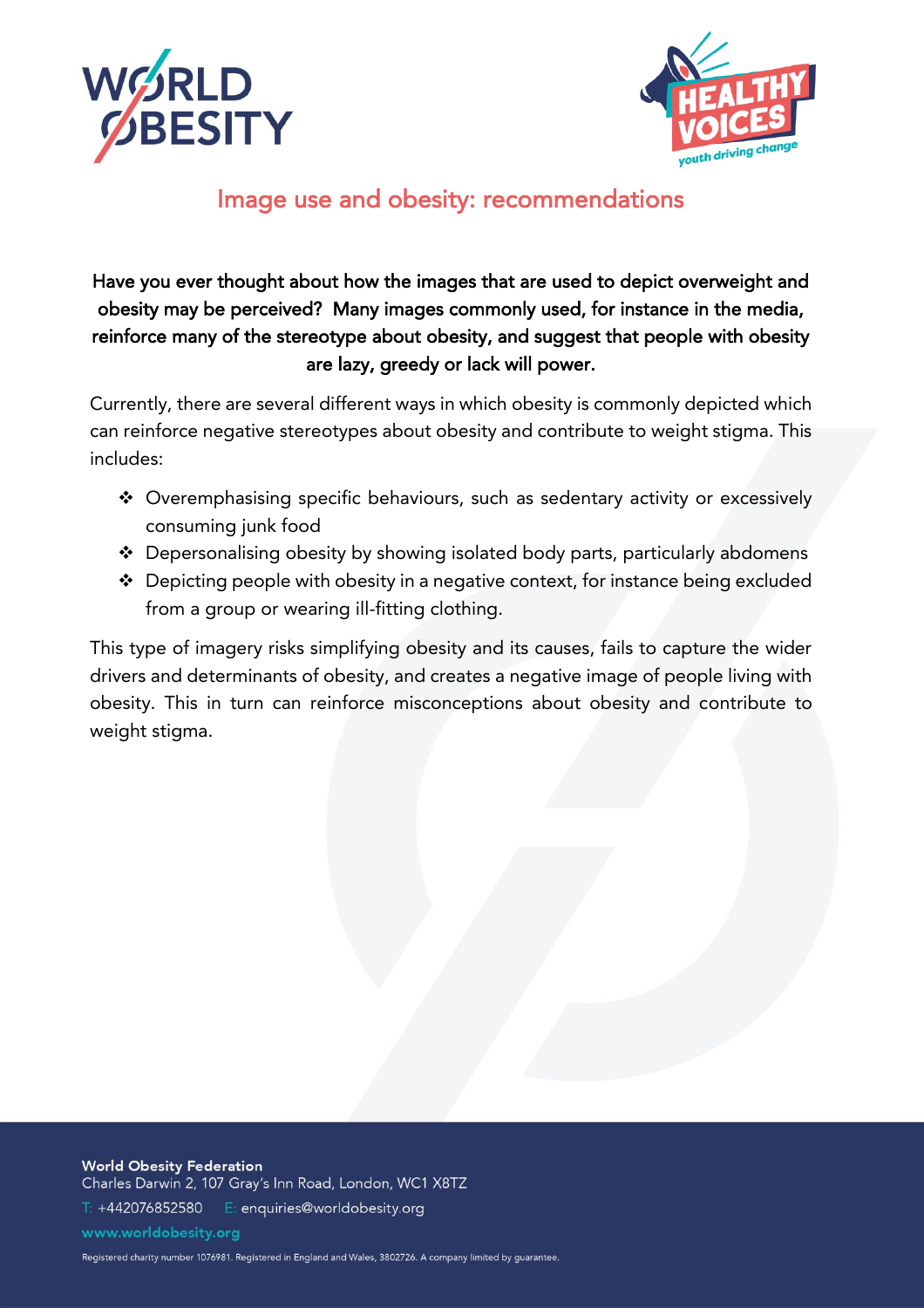



#### Table 1: Negative and positive attributes for portraying obesity $^{\rm 1}$



Source: Kimberly J. McClure, Rebecca M. Puhl & Chelsea A. Heuer (2011) Obesity in the News: Do Photographic Images of Obese Persons Influence Antifat Attitudes?, Journal of Health Communication, 16:4, 359-371, DOI: 10.1080/10810730.2010.535108

The most common negative images consist of showing isolated body parts, most frequently an abdomen alone. Some other negative portrayals include people with obesity engaging in sedentary behaviours such as sitting down, watching TV or eating junk/unhealthy food. The use of such images can reinforce stereotypes about personal responsibility and blame. They also tend to present people with obesity as miserable, distressed or sad.

More positive examples of images used to talk about obesity include the presentation of unhealthy foods without a consumer to help highlight the role of the obesogenic environment that contributes greatly to the rising numbers of obesity and takes away the focus from individual accountability. Other positive examples include showing people with obesity smiling, looking confident in well fitted clothing and who aren't engaging in stereotypical behaviours as the ones described above.

<sup>1</sup> WOD 2018 report

**World Obesity Federation** Charles Darwin 2, 107 Gray's Inn Road, London, WC1 X8TZ T: +442076852580 E: enquiries@worldobesity.org www.worldobesity.org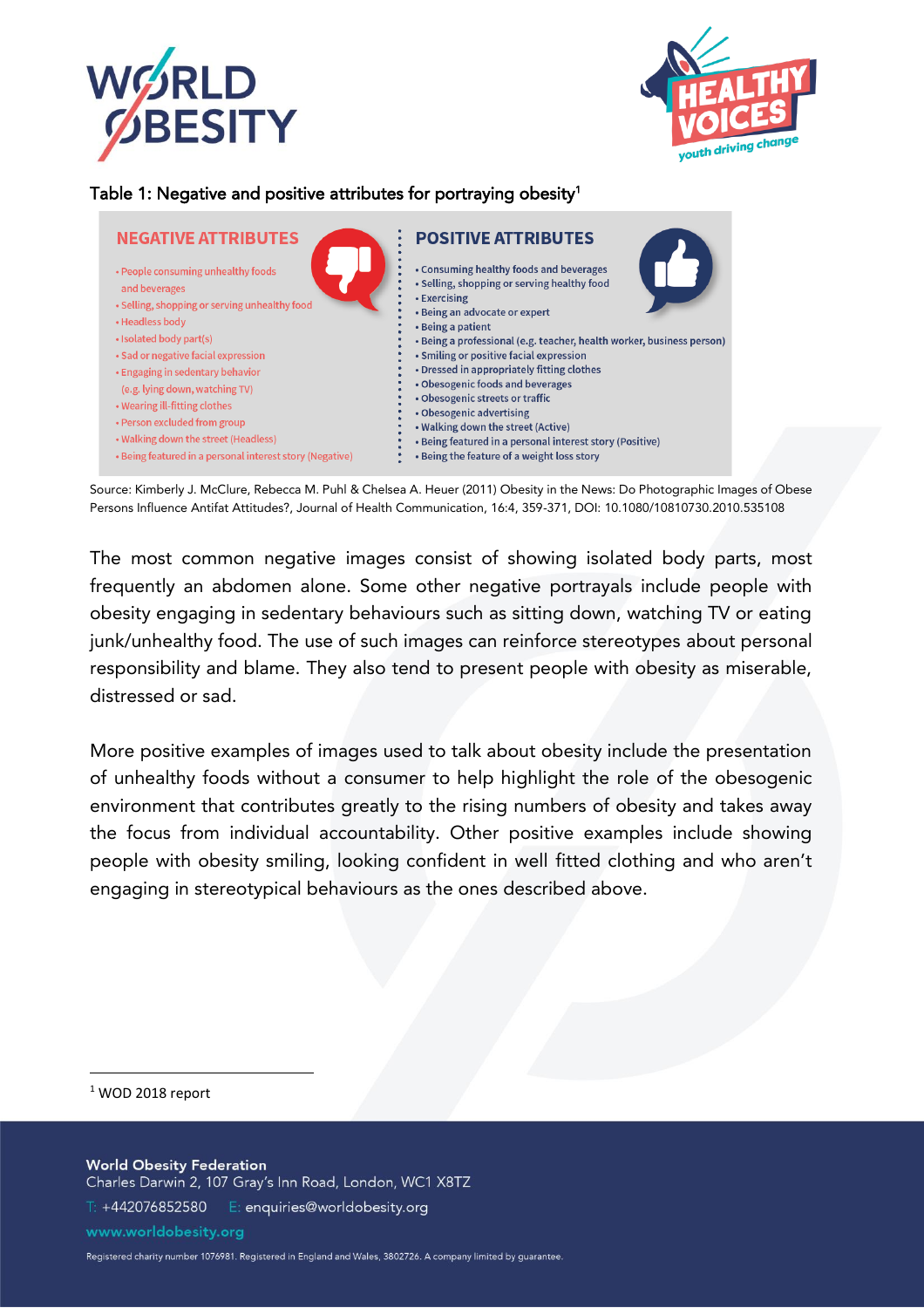



#### *Using images of food<sup>2</sup>*

X Individuals consuming unhealthy food - Images that show people consuming unhealthy food or beverages reinforce stigmatising perceptions that people with obesity are greedy and regularly make unhealthy food choices. This ignores the broader health and environmental factors that contribute to obesity.



 $\sqrt{ }$  Healthy food - Images and videos showing heathier foods convey messages of wellbeing and optimism, directed at creating healthy food environments as opposed to the ultra-processed foods that contribute to obesogenic environments. This image helps portray more system-wide changes to help reduce rates of obesity, rather than personal ones to stigmatise individuals.



X Unhealthy food environment - Too many images focus on an individual's body parts rather than the broader obesogenic environment. Images that focus on junk food help remove the focus away from personal circumstances by highlighting the significant role of societal influences and conditions that have helped shape modern-day obesity.



<sup>2</sup> All images taken either from the image bank or SCOPE modules

**World Obesity Federation** Charles Darwin 2, 107 Gray's Inn Road, London, WC1 X8TZ  $\overline{T}$ : +442076852580  $E$ : enquiries@worldobesity.org www.worldobesity.org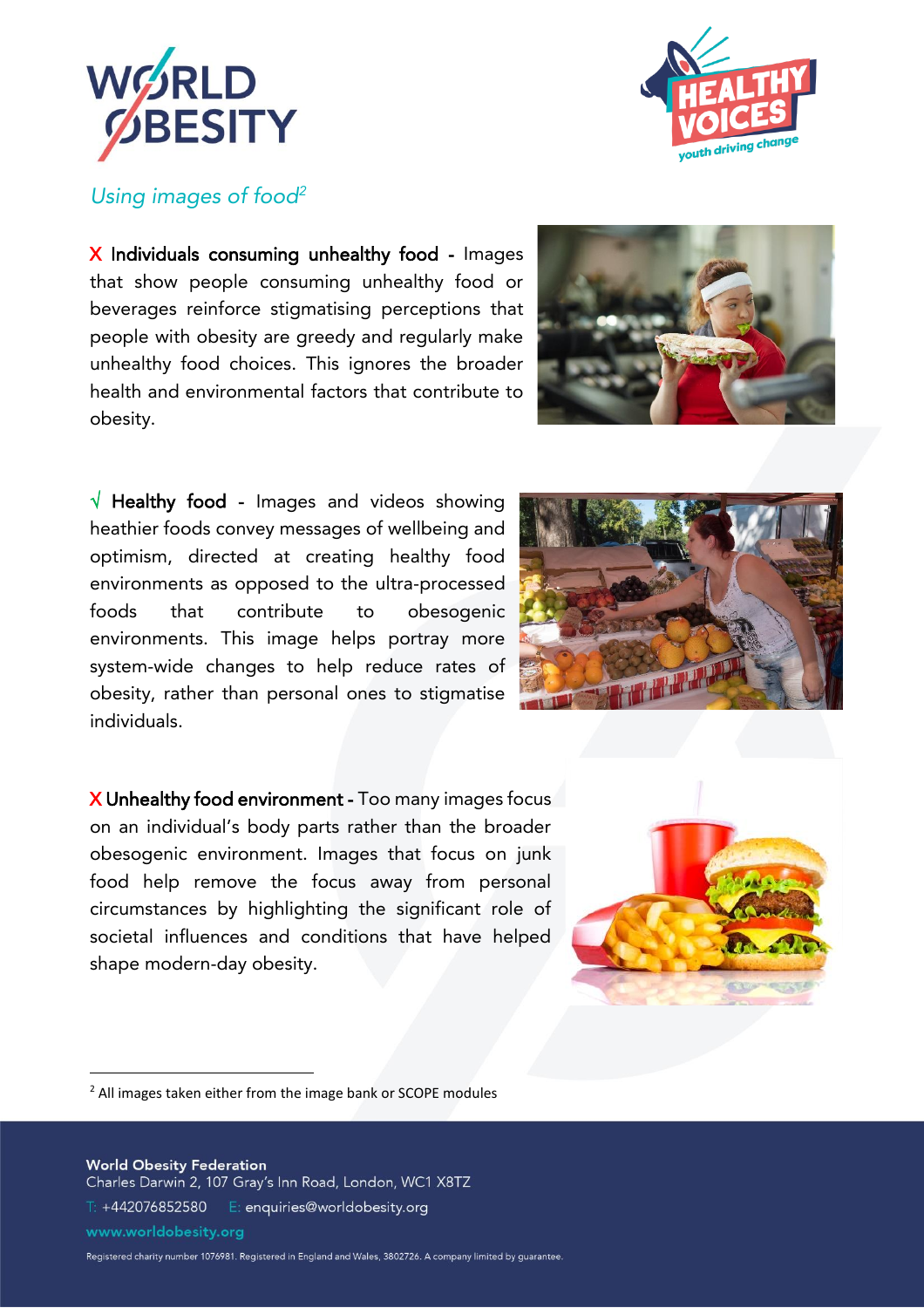



#### *Using images of activity*

X Individual engaging in sedentary behaviour This image – which is typical example of a number of images used by media around the world – shows a teenager on a couch consuming unhealthy food and drinks. It leads to assume that people with obesity are lazy, greedy and unhealthy, which is a key element of weight stigma.

 $\sqrt{ }$  Exercise and active lifestyles - This image show someone engaging in sport and physical exercise. It takes the focus away from negative assumptions about laziness and food – which fuel obesity stigma – and instead convey the proactive efforts of people trying to lose weight.

 $\sqrt{}$  Daily life activities - This image shows someone in their daily environment. Showing example of casual daily activities takes the focus away from negative assumptions of the types of activities people living with obesity might engage in.







**World Obesity Federation** Charles Darwin 2, 107 Gray's Inn Road, London, WC1 X8TZ  $\overline{T}$ : +442076852580  $E$ : enquiries@worldobesity.org www.worldobesity.org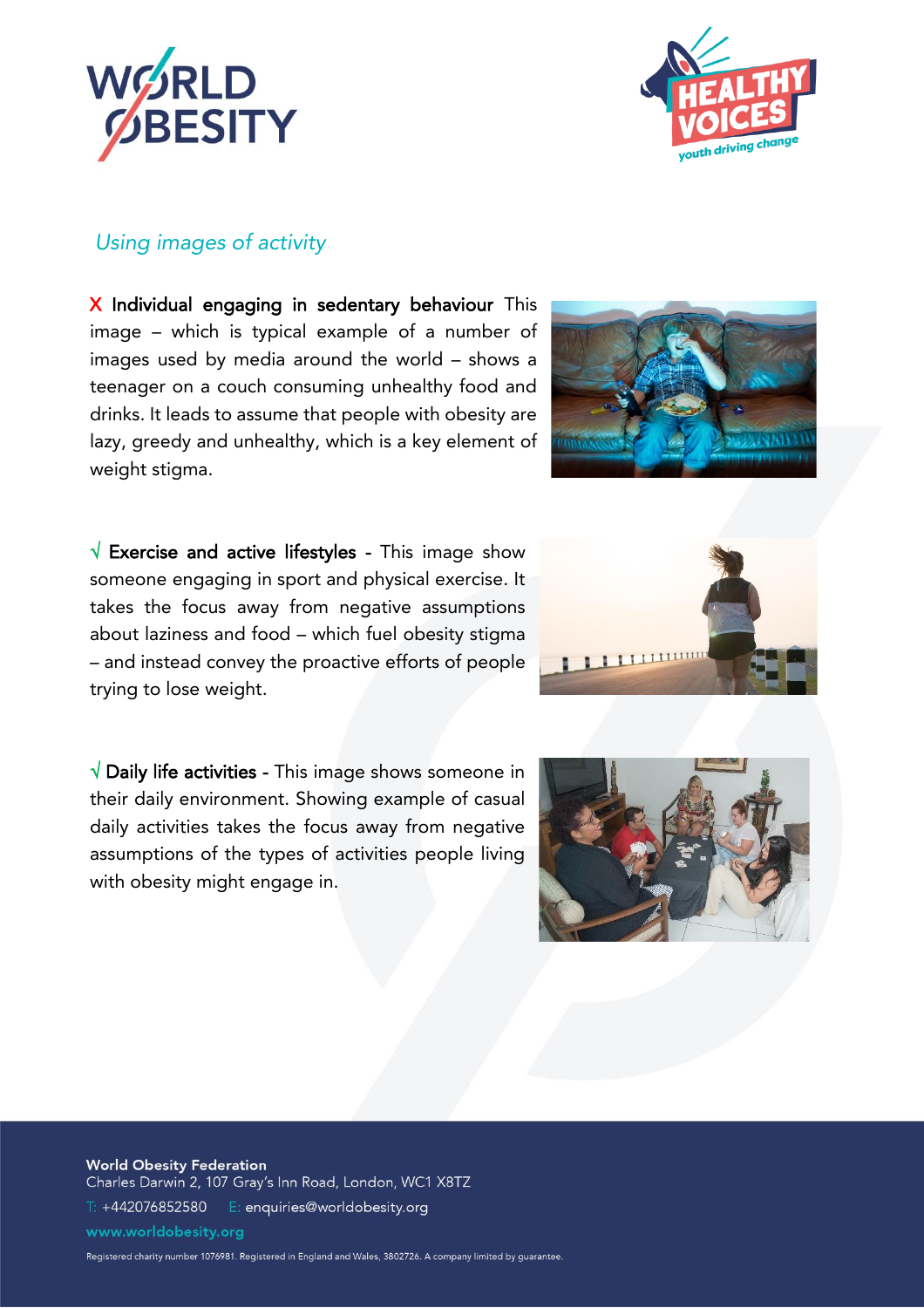



#### *Using images of people with obesity*

X Isolated body parts - Images of isolated abdomens are often used in the media. By cutting off the face and the rest of the body, the image reduces the individual to their abdomen and weight. This keeps the viewer focus on the individual by equating them to the sum of their weight and overlooks the broader factors that lead to obesity around the world.

X Person excluded from a group - Images showing people with obesity being excluded is an all-tooregular occurrence in any image or video about obesity. These examples are particularly negative, steering us towards derogatory assumptions and attitudes about the worthiness of people with obesity.

X Negative facial expression - Images showing people with obesity as downbeat can reinforce negative perceptions that a person with obesity tends to be unhappy or dejected. Such stereotypes ignore the more positive aspects of people's lives and efforts to lose weight.







**World Obesity Federation** Charles Darwin 2, 107 Gray's Inn Road, London, WC1 X8TZ  $\overline{T}$ : +442076852580  $E$ : enquiries@worldobesity.org www.worldobesity.org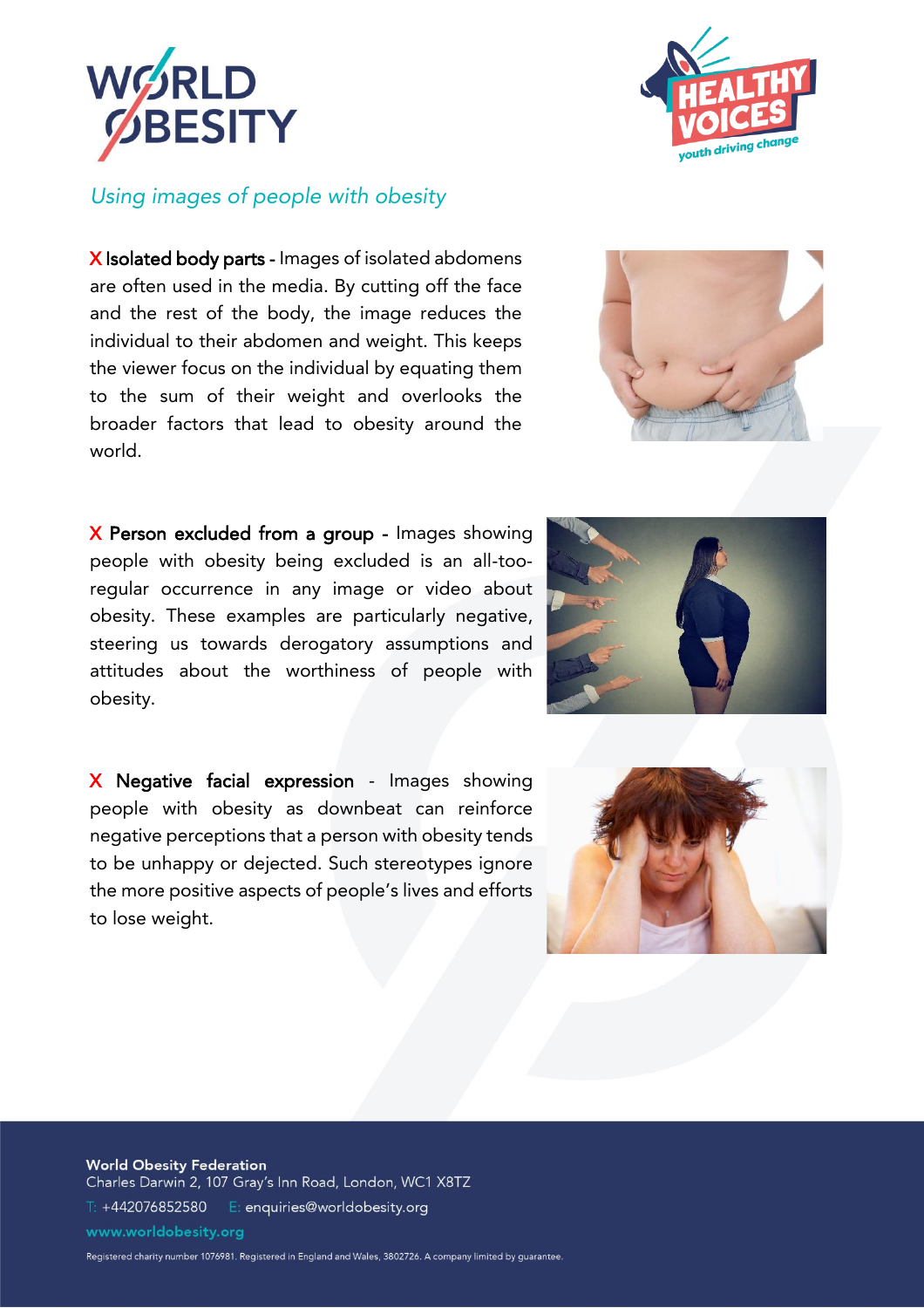



 $\sqrt{ }$  Clinical elements of obesity - Obesity is a health condition. It's a fundamental part of living with obesity. That's why media stories that feature healthcare settings or medical images are positive, reminder the reader that people living with obesity are patients. This moves mindsets away from stigmatising assumptions about laziness or greed and instead emphasises the role of medicine and the healthcare sector in support weight loss.



 $\sqrt{ }$  Positive expression - Images of people with obesity that show more than just an isolated abdomen provide a more accurate and honest reflection of living with obesity. These images demonstrate the broader element of living with obesity, beyond negative misconceptions about sedentary lifestyles or eating.



#### Recommendations

As part of efforts to reduce weight stigma, it is important that we all consider the images we attach to obesity. This includes avoiding the use pictures which focus on specific body parts with the head removed and instead use pictures with the whole body. Images that show people with obesity engaging in regular day-to-day activities are also encouraged, rather than those illustrating sedentary behaviour or excessive eating. People with obesity should be depicted in a non-stigmatising manner, devoid of stereotypical and discriminatory components that contribute to weight-based stigma.

**World Obesity Federation** Charles Darwin 2, 107 Gray's Inn Road, London, WC1 X8TZ  $\overline{T}$ : +442076852580  $E$ : enquiries@worldobesity.org www.worldobesity.org